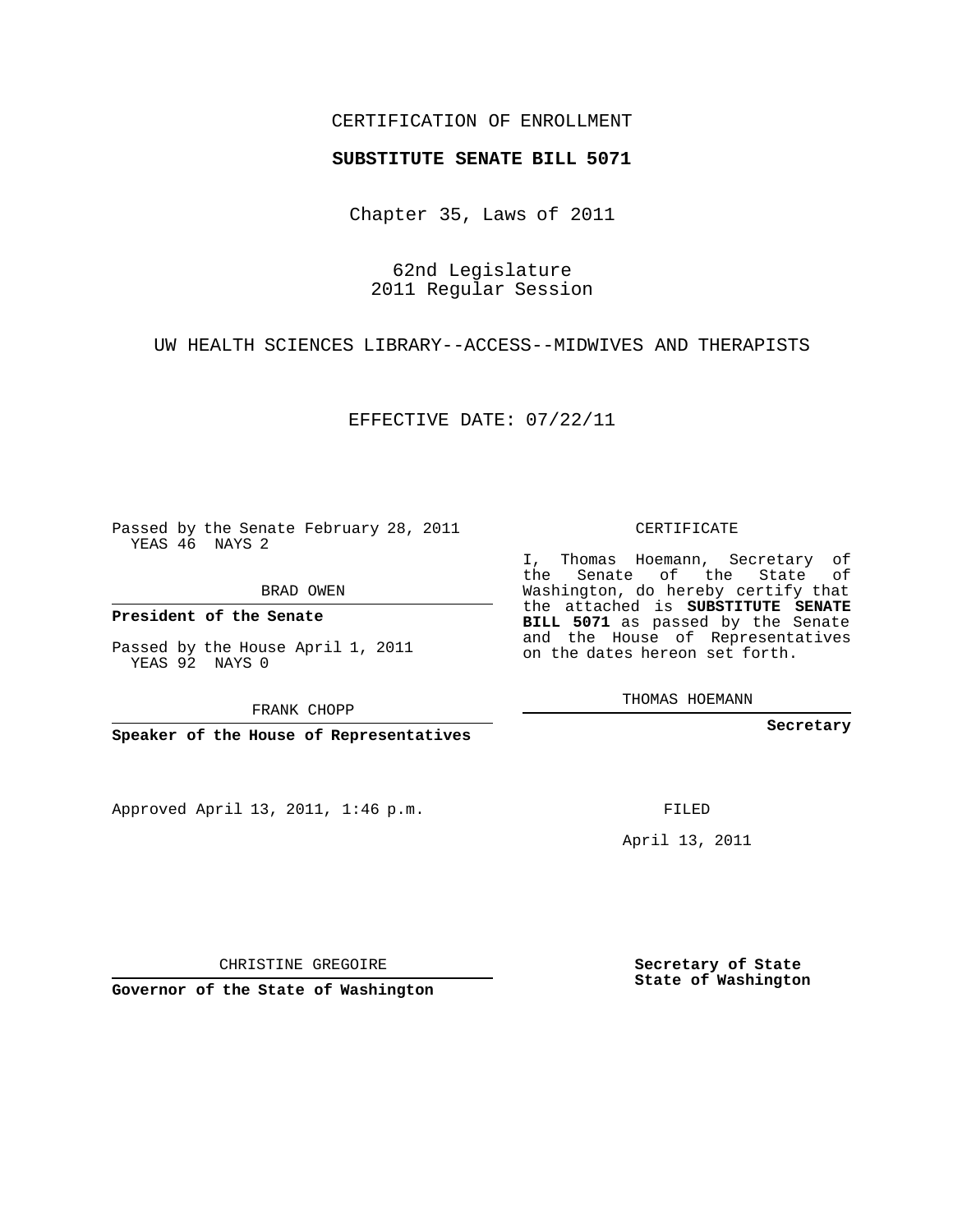## **SUBSTITUTE SENATE BILL 5071** \_\_\_\_\_\_\_\_\_\_\_\_\_\_\_\_\_\_\_\_\_\_\_\_\_\_\_\_\_\_\_\_\_\_\_\_\_\_\_\_\_\_\_\_\_

\_\_\_\_\_\_\_\_\_\_\_\_\_\_\_\_\_\_\_\_\_\_\_\_\_\_\_\_\_\_\_\_\_\_\_\_\_\_\_\_\_\_\_\_\_

Passed Legislature - 2011 Regular Session

## **State of Washington 62nd Legislature 2011 Regular Session**

**By** Senate Higher Education & Workforce Development (originally sponsored by Senators Murray, Pflug, Keiser, Conway, Kline, Parlette, and Roach)

READ FIRST TIME 02/17/11.

 AN ACT Relating to providing licensed midwives and marriage and family therapists online access to the University of Washington health sciences library; and amending RCW 43.70.110.

BE IT ENACTED BY THE LEGISLATURE OF THE STATE OF WASHINGTON:

 **Sec. 1.** RCW 43.70.110 and 2010 c 286 s 15 are each amended to read as follows:

 (1) The secretary shall charge fees to the licensee for obtaining a license. Physicians regulated pursuant to chapter 18.71 RCW who reside and practice in Washington and obtain or renew a retired active license are exempt from such fees. After June 30, 1995, municipal corporations providing emergency medical care and transportation services pursuant to chapter 18.73 RCW shall be exempt from such fees, provided that such other emergency services shall only be charged for their pro rata share of the cost of licensure and inspection, if appropriate. The secretary may waive the fees when, in the discretion of the secretary, the fees would not be in the best interest of public health and safety, or when the fees would be to the financial disadvantage of the state.